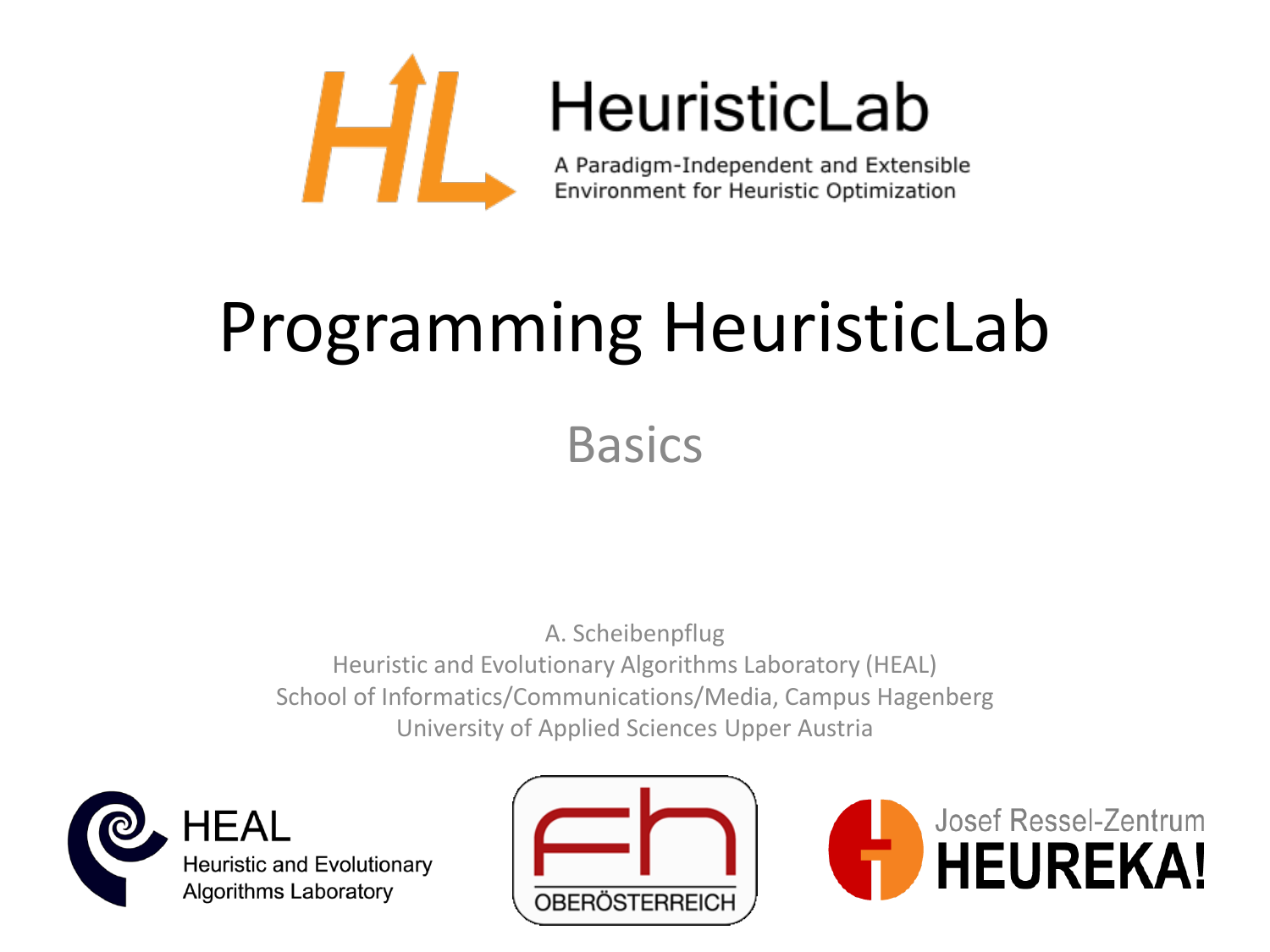#### Introduction



- HeuristicLab (HL) is quite a big project
- As of 3.3.11:
	- 5 VS solutions containing 187 projects
	- $-$  Lines of code: 665.559 + 887.820 (EXT) = 1.553.379 LOC
	- 368 unit tests
	- Quite a lot of feature branches in the SVN repository
- There are certain patterns that are used throughout all that code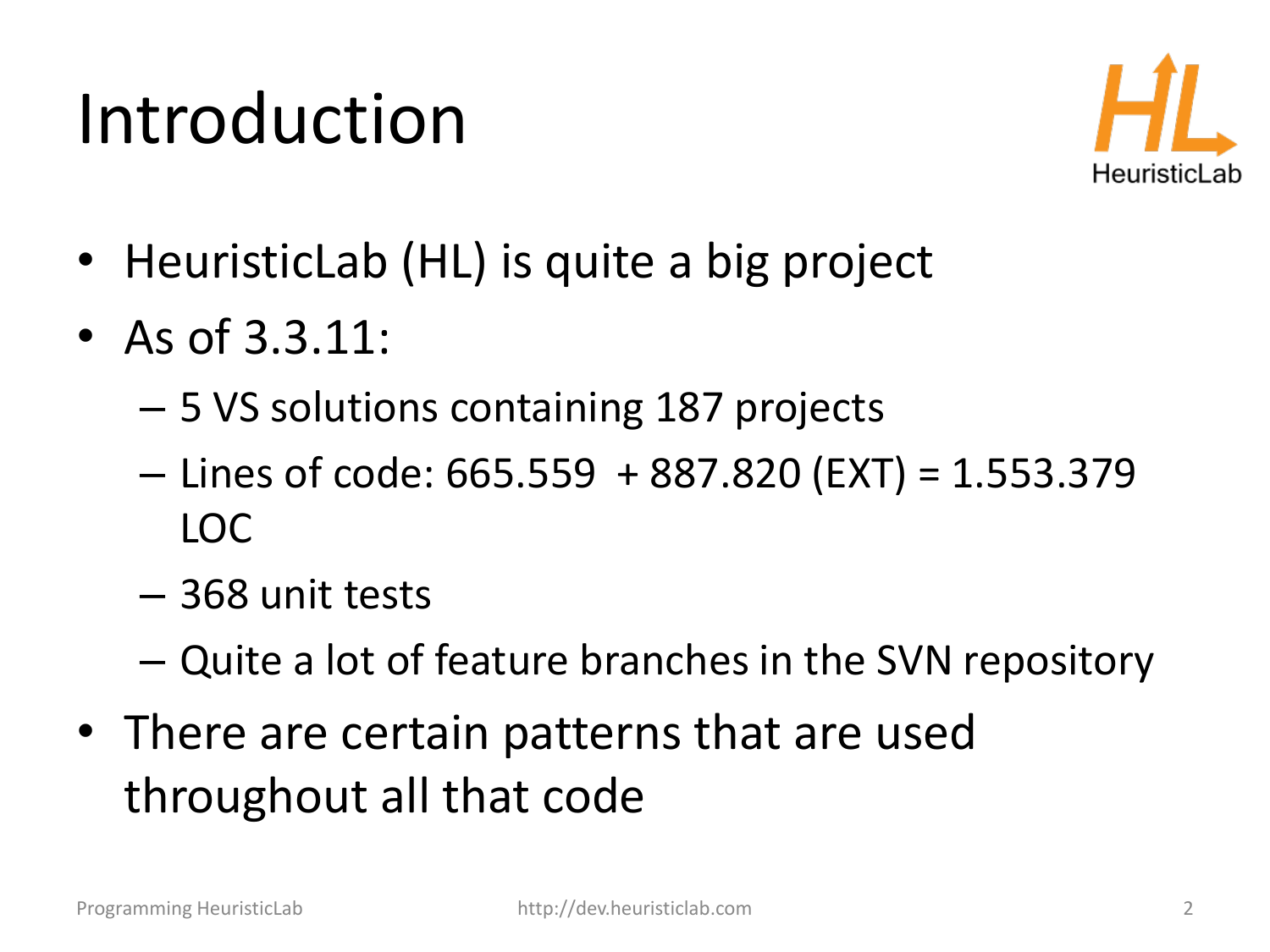### Extension Points



- HL can be extended in multiple ways
	- Plugins
	- User-Defined algorithm
	- User-Defined problem
	- Programmable operators
	- C# Script
	- Programmable Problem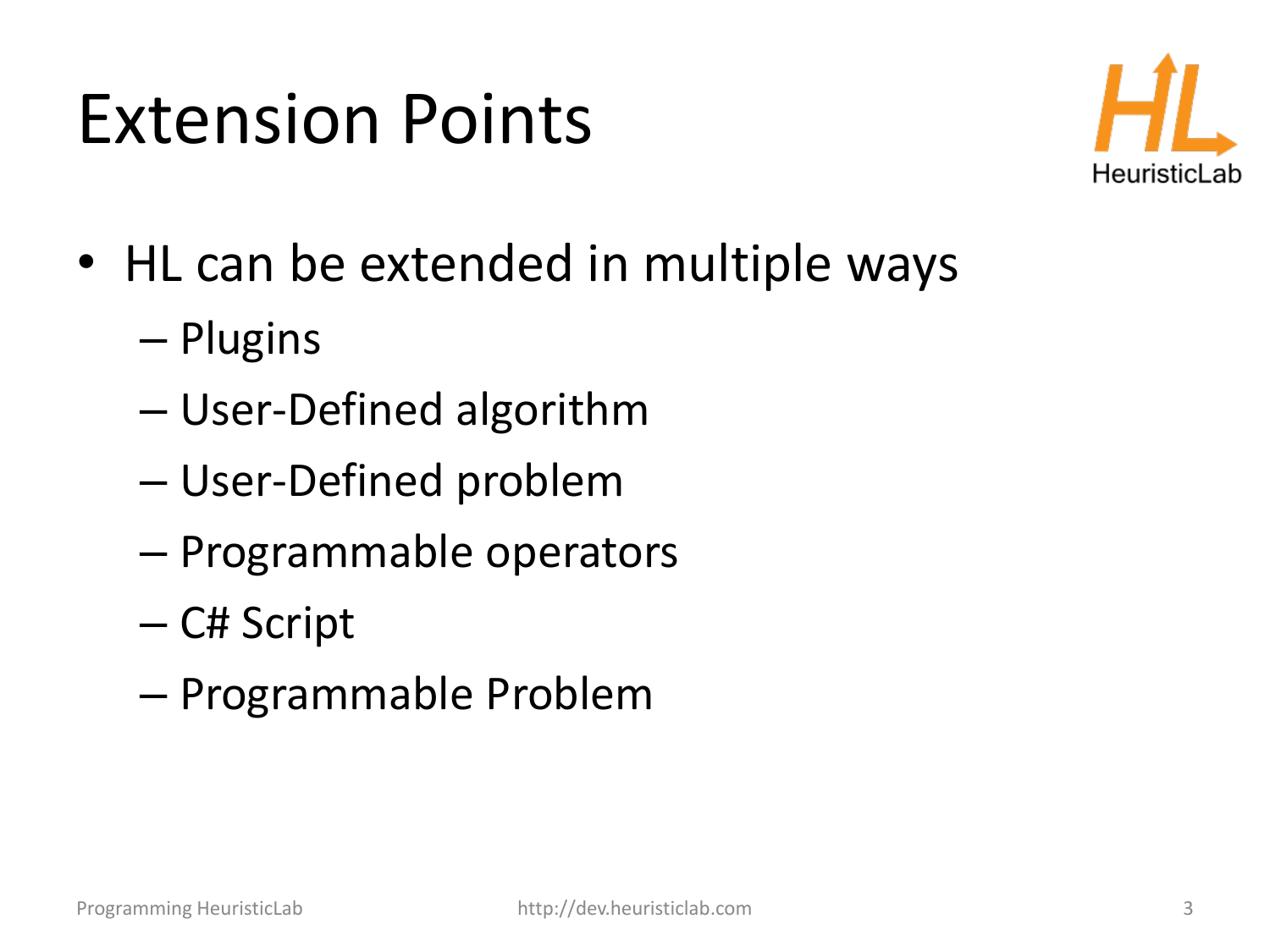Overview

- Plugins
- Deep Cloning
- HL Object Model
- Persistence
- Items
- HL Data Types
- HL Collections
- Content and Views
- ViewHost

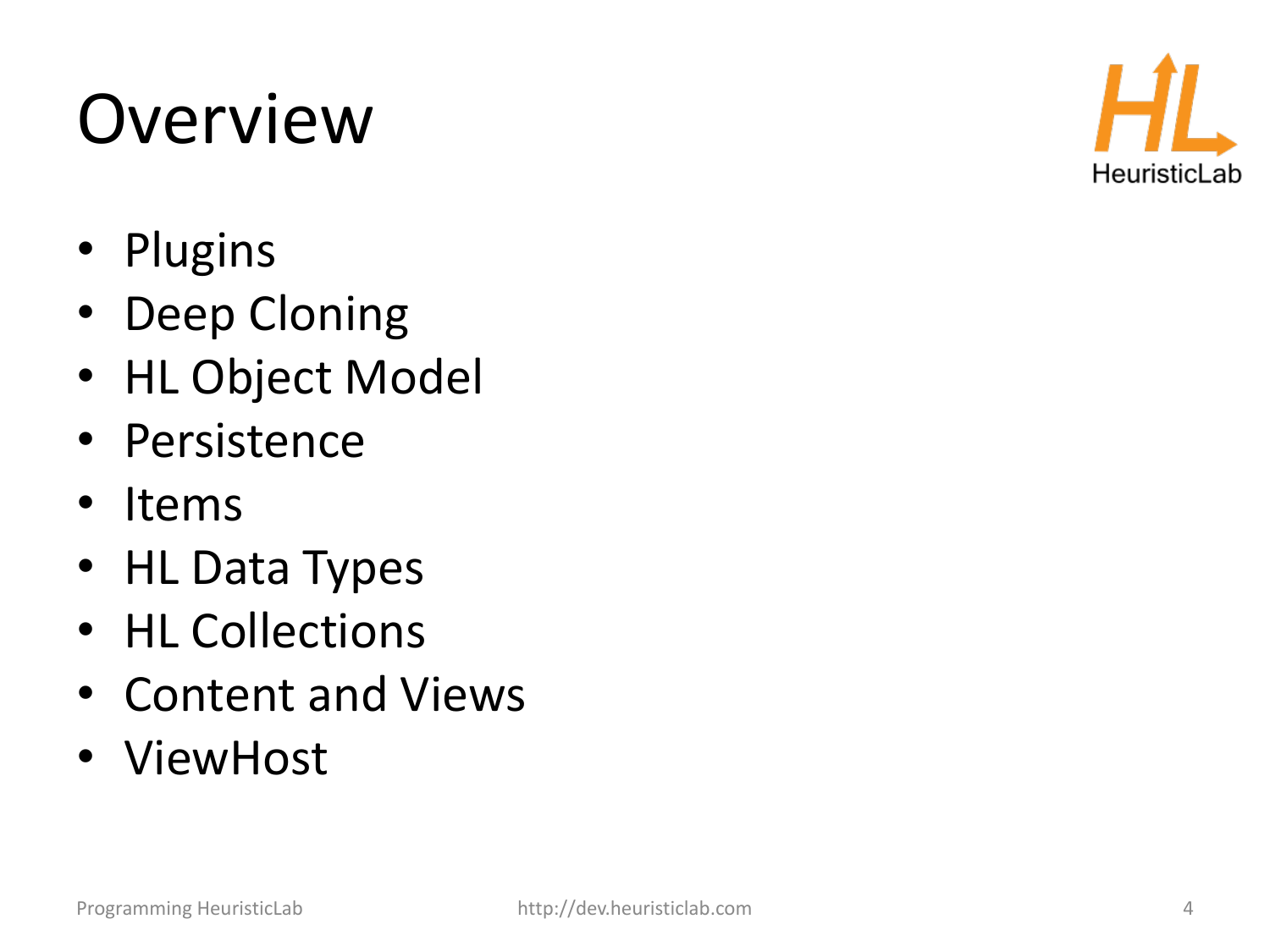#### Where are we?



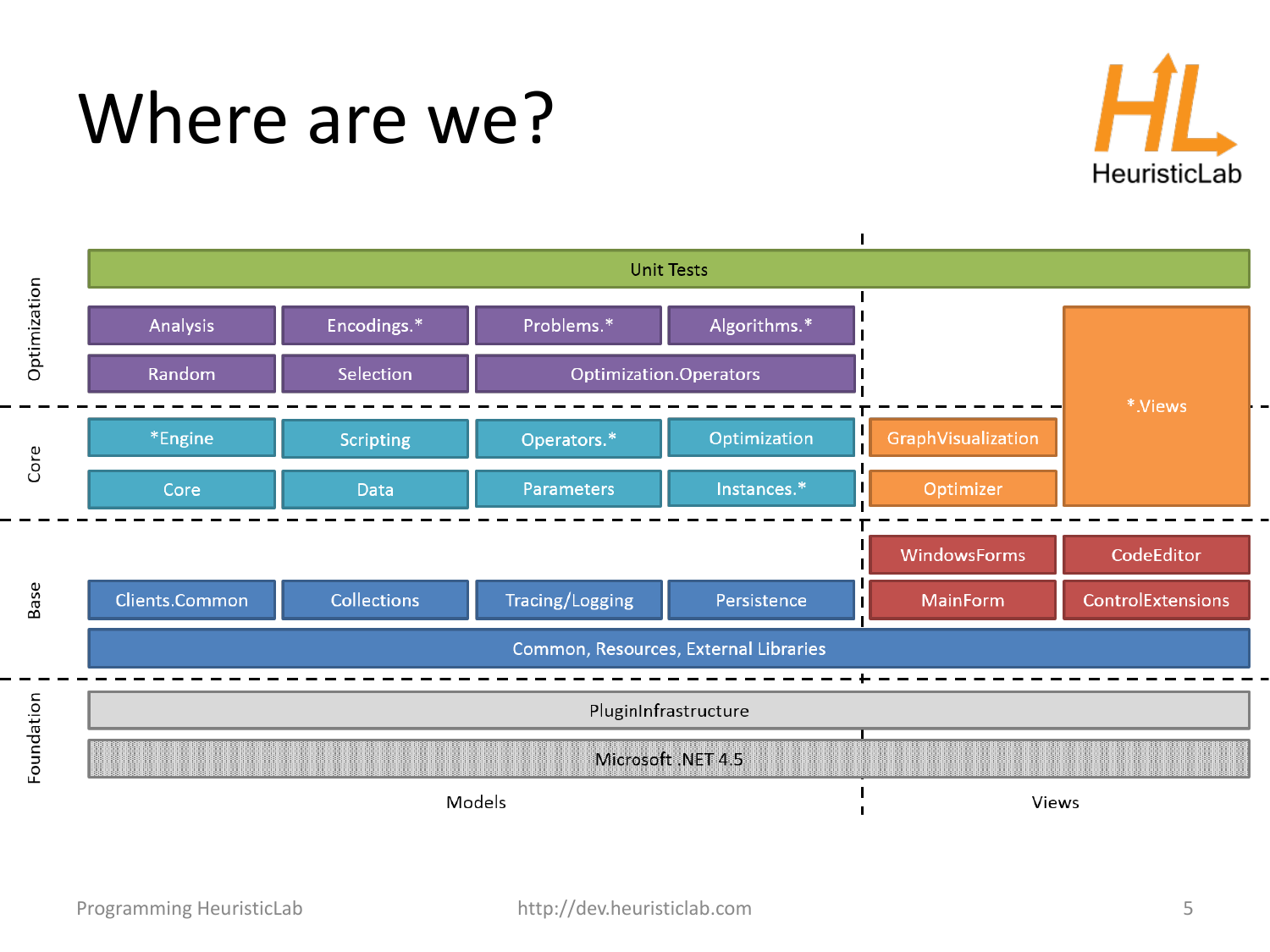# Plugins



- Every plugin needs to contain a class that inherits PluginBase
- If an assembly contains such a class, it is a plugin and loaded by HeuristicLab

```
[Plugin("HeuristicLab.Core", "3.3.9.10037")]
[PluginFile("HeuristicLab.Core-3.3.dll", PluginFileType.Assembly)]
[PluginDependency("HeuristicLab.Collections", "3.3")]
[PluginDependency("HeuristicLab.Common", "3.3")]
[PluginDependency("HeuristicLab.Common.Resources", "3.3")]
[PluginDependency("HeuristicLab.Persistence", "3.3")]
public class HeuristicLabCorePlugin : PluginBase {
```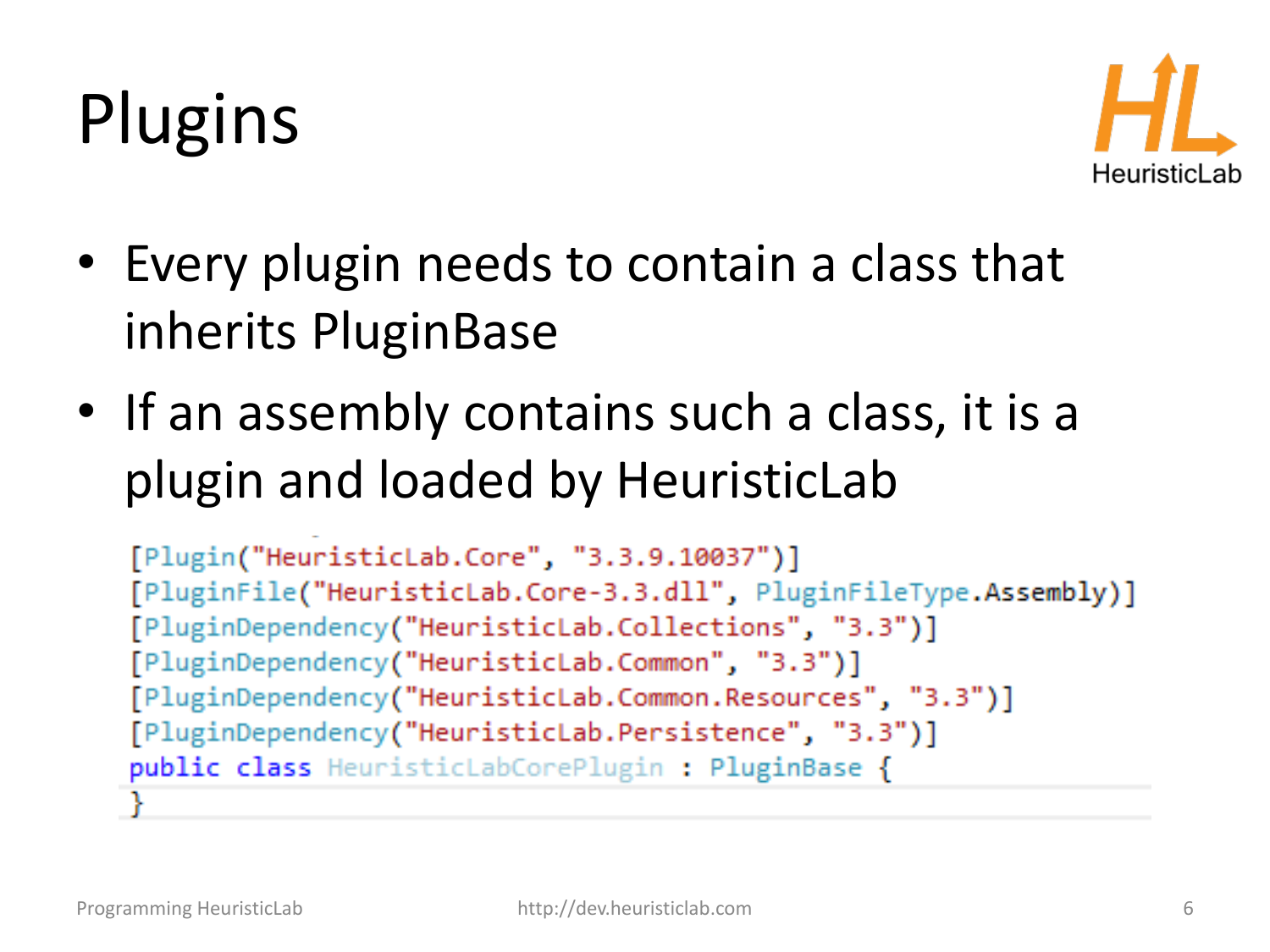# Plugins



- PluginDependency must reflect references
- PluginInfrastructure does not have to be included as it is always needed
- We normally use SubWCRev for version information

```
[Plugin("HeuristicLab.Core", "3.3.9.$WCREV$")]
[PluginFile("HeuristicLab.Core-3.3.dll", PluginFileType.Assembly)]
[PluginDependency("HeuristicLab.Collections", "3.3")]
                                                                        Pre-build Event Command Line
[PluginDependency("HeuristicLab.Common", "3.3")]
[PluginDependency("HeuristicLab.Common.Resources", "3.3")]
                                                                          set Path=%Path%;$(ProjectDir);$(SolutionDir)
[PluginDependency("HeuristicLab.Persistence", "3.3")]
                                                                          set ProjectDir=$(ProjectDir)
                                                                          set SolutionDir=$(SolutionDir)
public class HeuristicLabCorePlugin : PluginBase {
                                                                          set Outdir=$(Outdir)
                                                                          call PreBuildEvent.cmd
```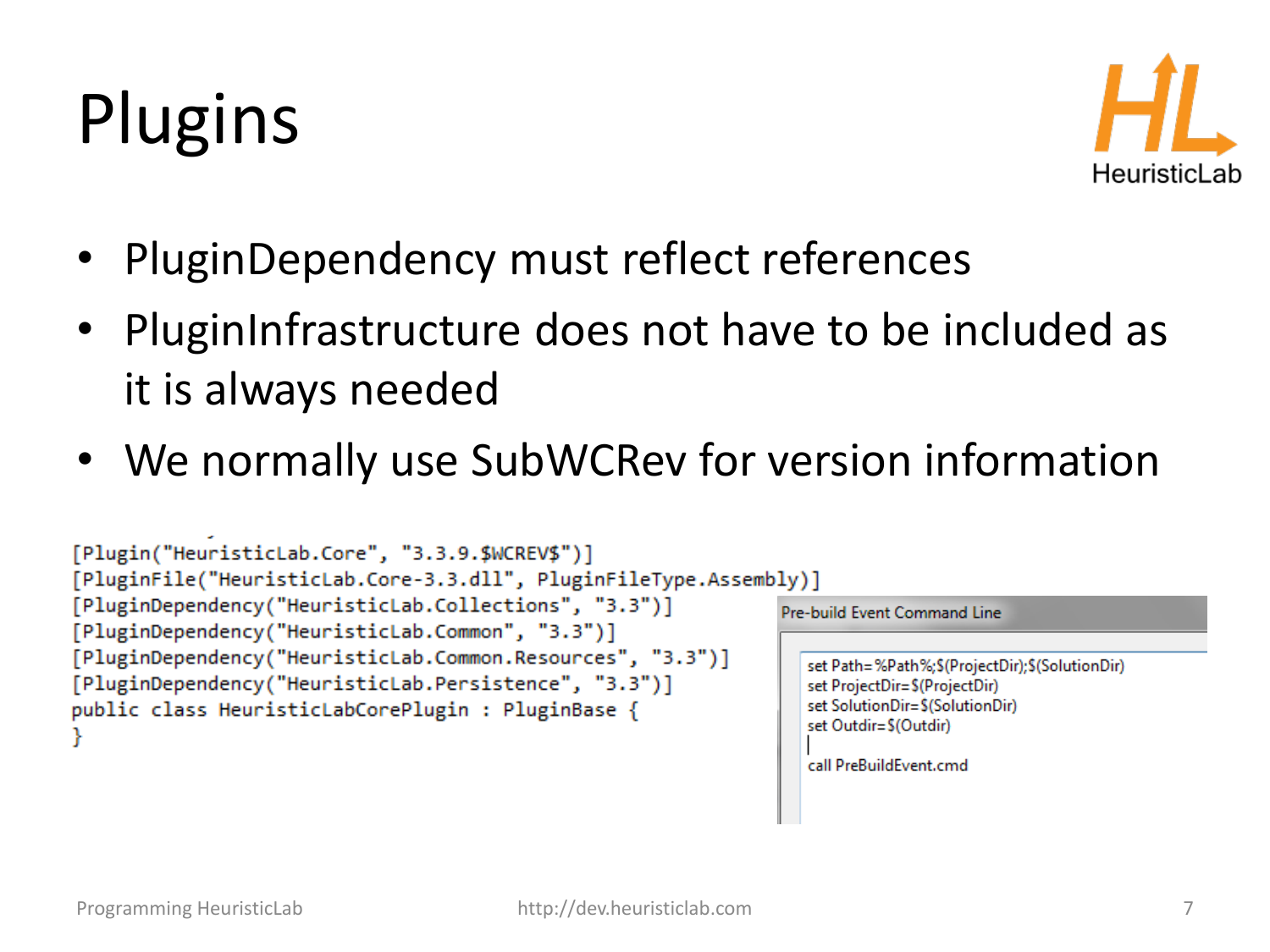# Some additional remarks



- Plugins are signed with the HeuristicLab key
- Every plugin builds to sources\bin (output path of project should be "..\..\bin\" for all configurations adhering to standard HL folder structure)
- Default namespace and assembly name should/must match plugin description
- There should be x86, x64, Any CPU Debug and Release configurations
- "Copy Local" should be false for all Project/File references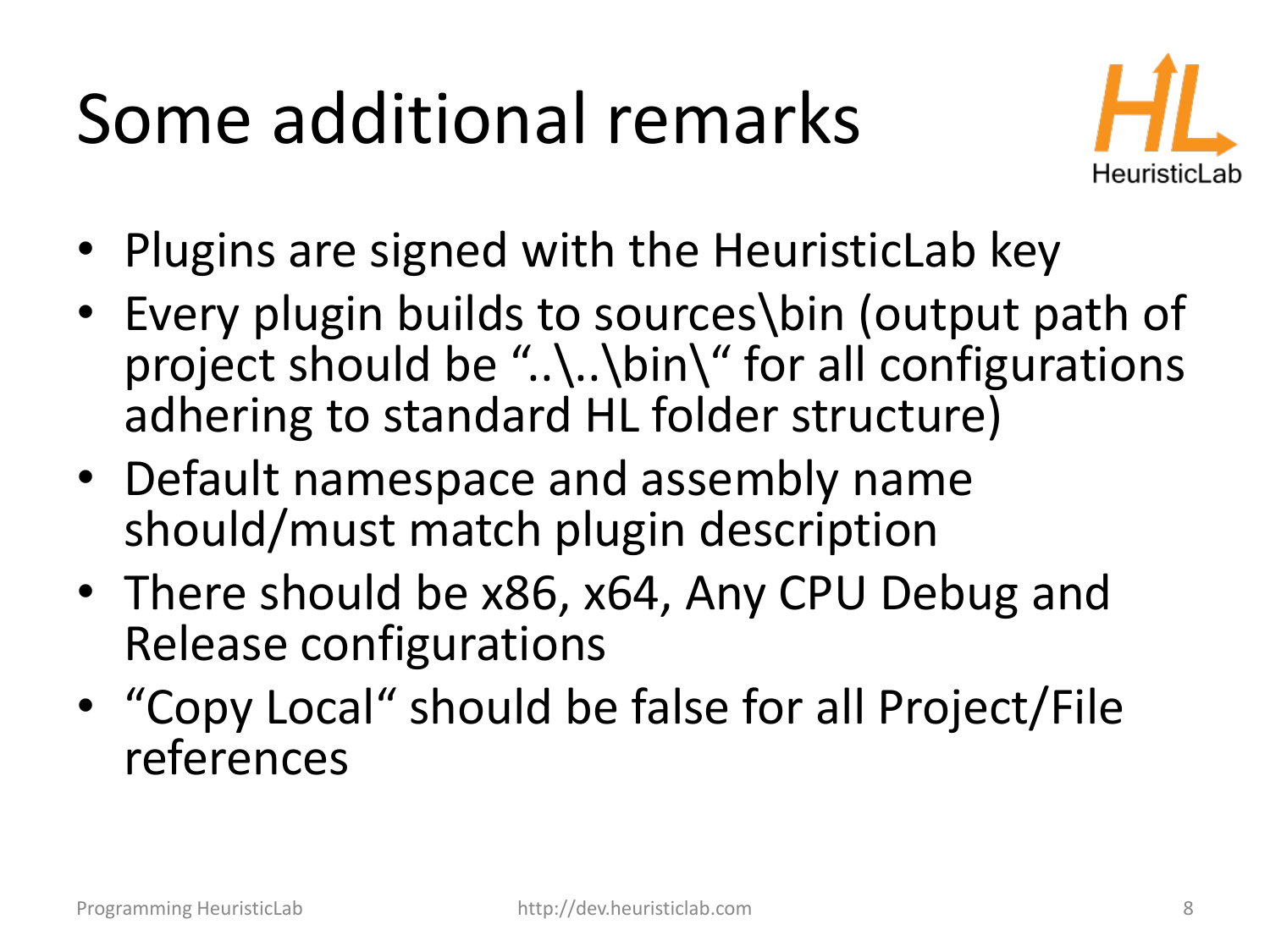



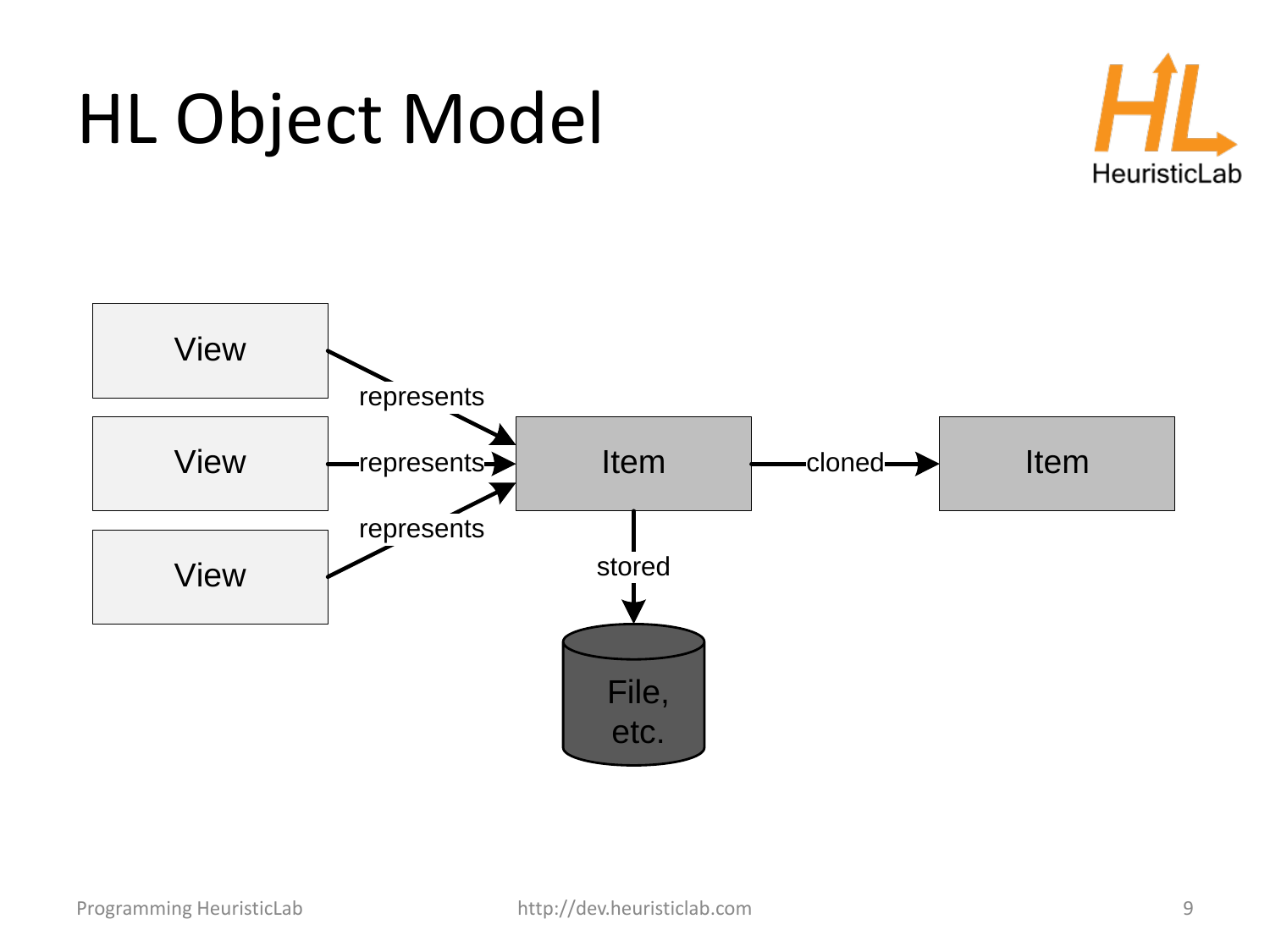# Deep Cloning



- Objects in HeuristicLab that store data and may be displayed in views/collection views should be deep cloneable
- UI allows "copying" of these objects
- Inherit from either IDeepCloneable or Item
- Implement interface and cloning constructor
- Actual cloning happens in the cloning constructor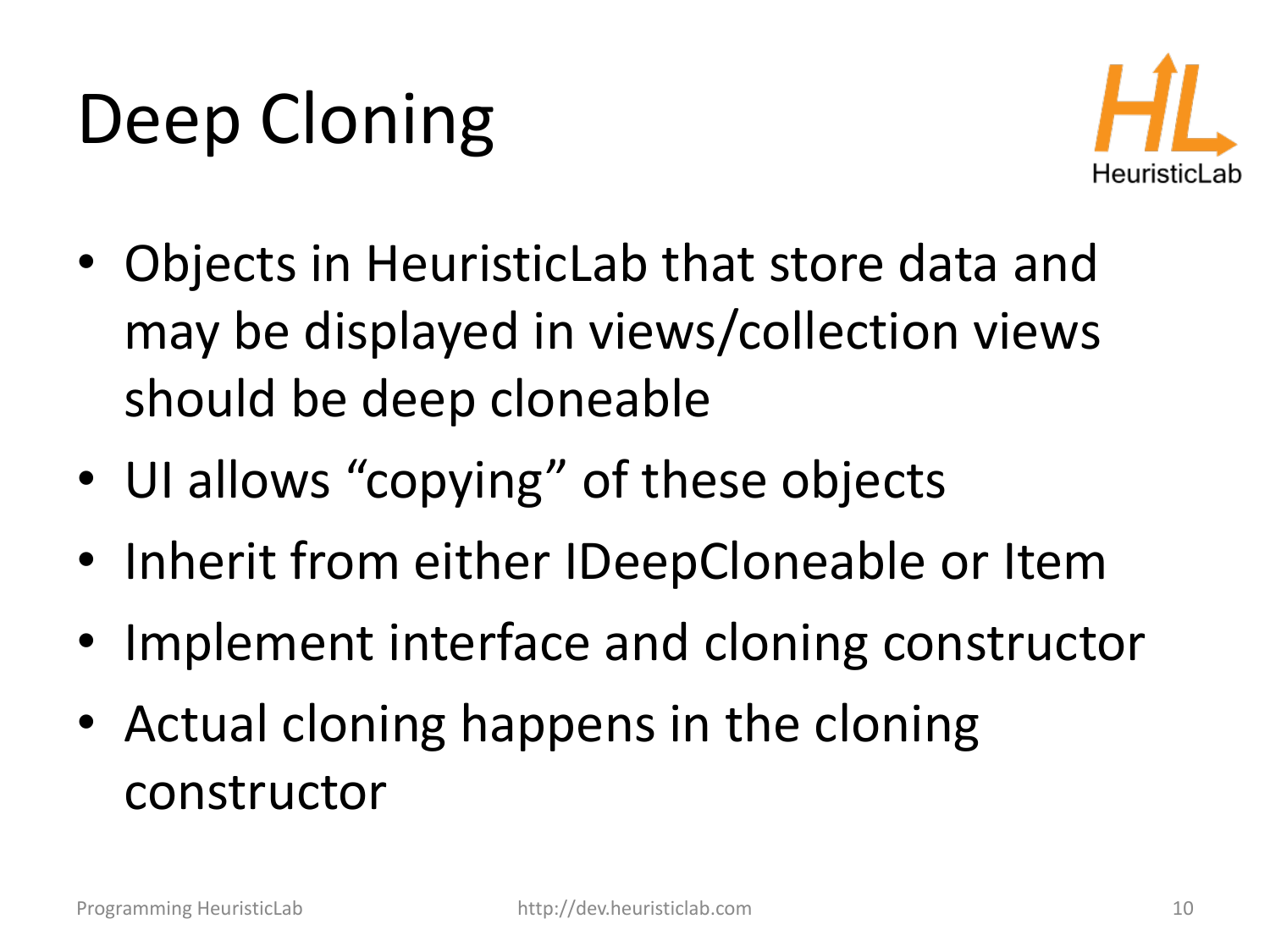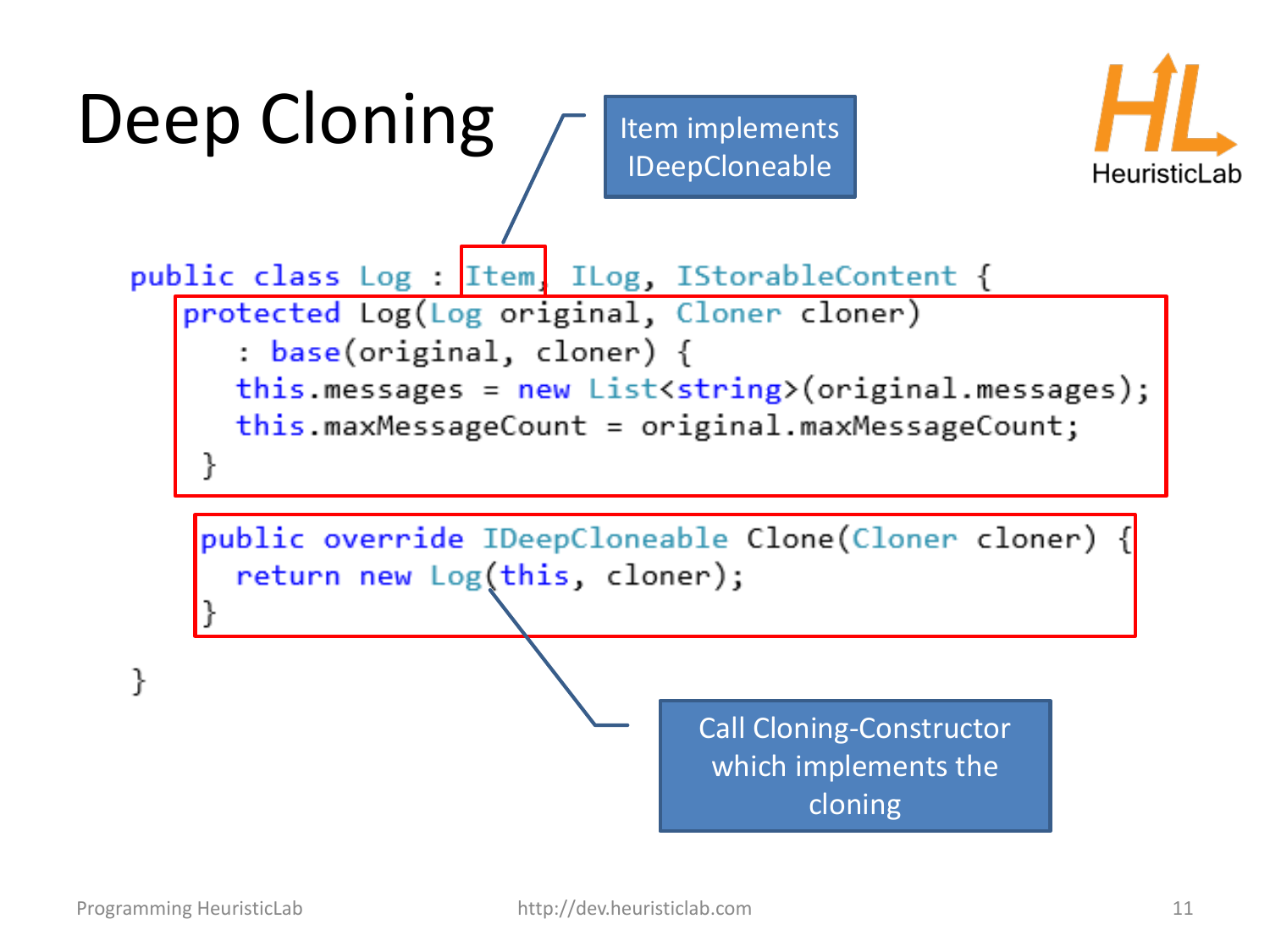#### Persistence



- HL provides it's own serialization mechanism
- A class that should be serializable has to be marked with the [StorableClass] attribute
- Properties that should be serialized have to be marked with the [Storable] attribute
- StorableConstructor has to be implemented
- Optional: Define Hooks with attribute [StorableHook] to react on loading/saving events
- Implement IStorableContent to signal that this is a root object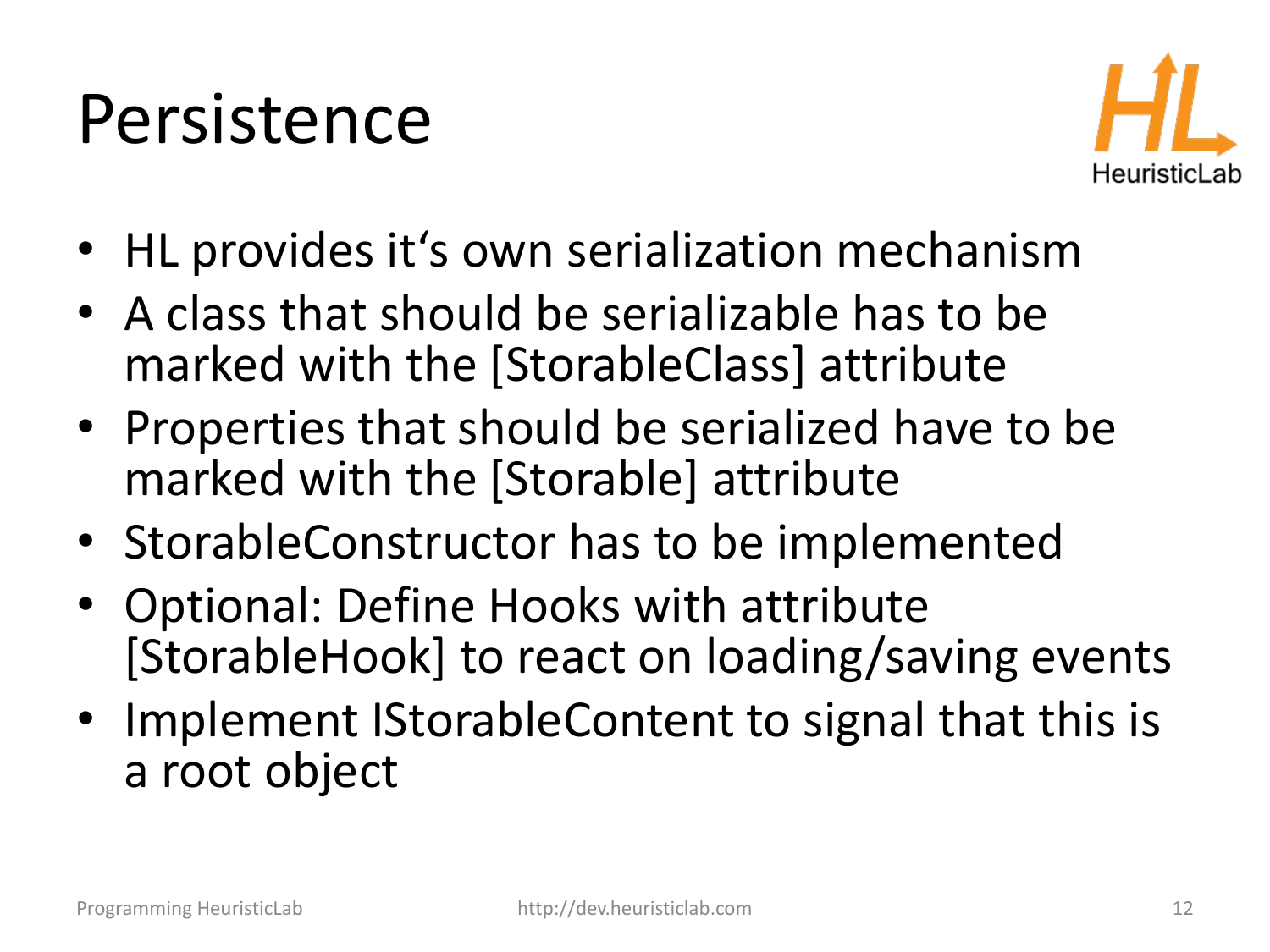#### Persistence



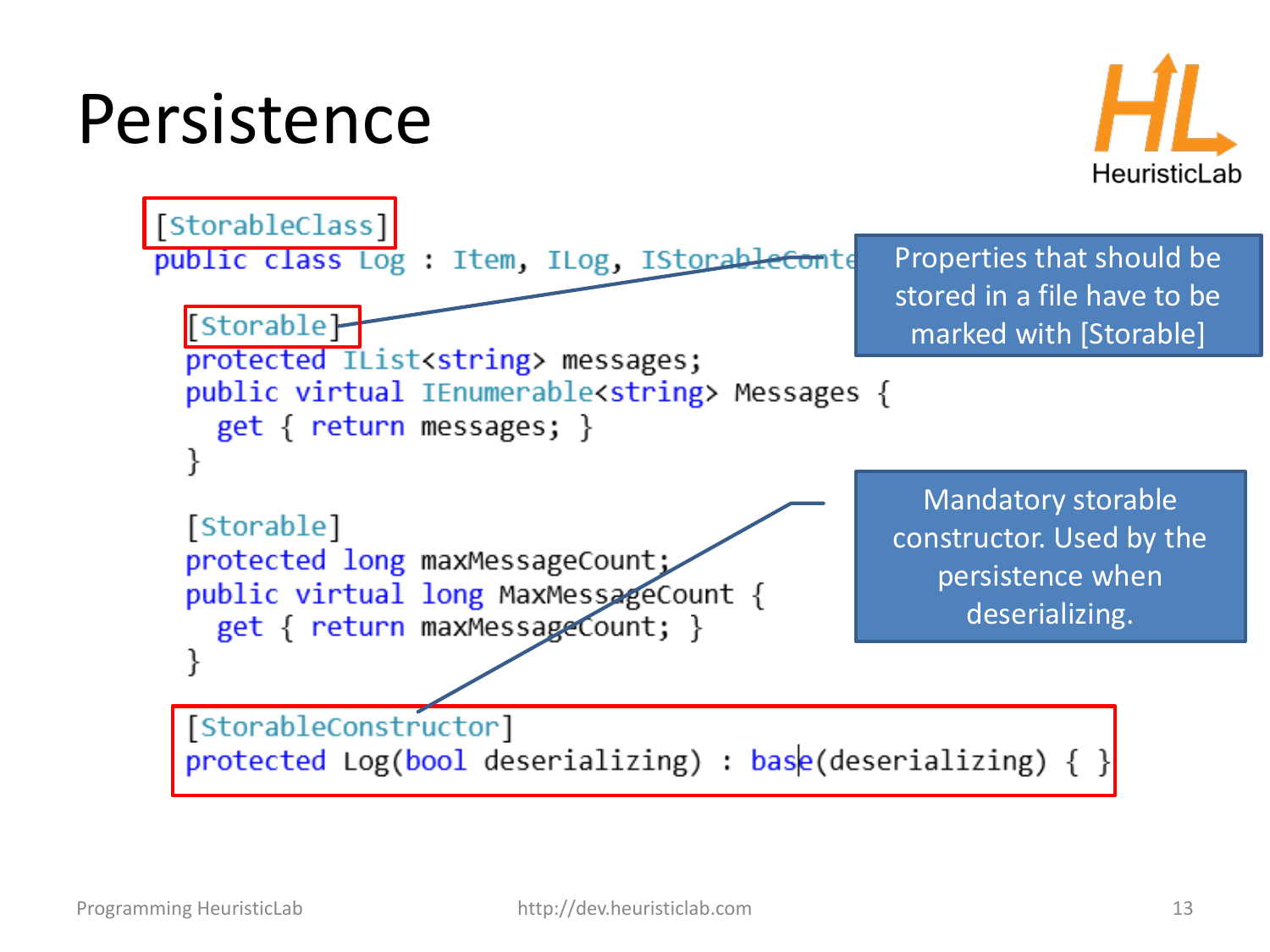#### Items



- Items have
	- A name
	- A description
	- An icon
	- ToStringChanged and ItemImageChanged events
- All Items are DeepCloneables and Storable
- Most Items are marked as IContent to allow displaying in views
- Use [Item] attribute to set name and description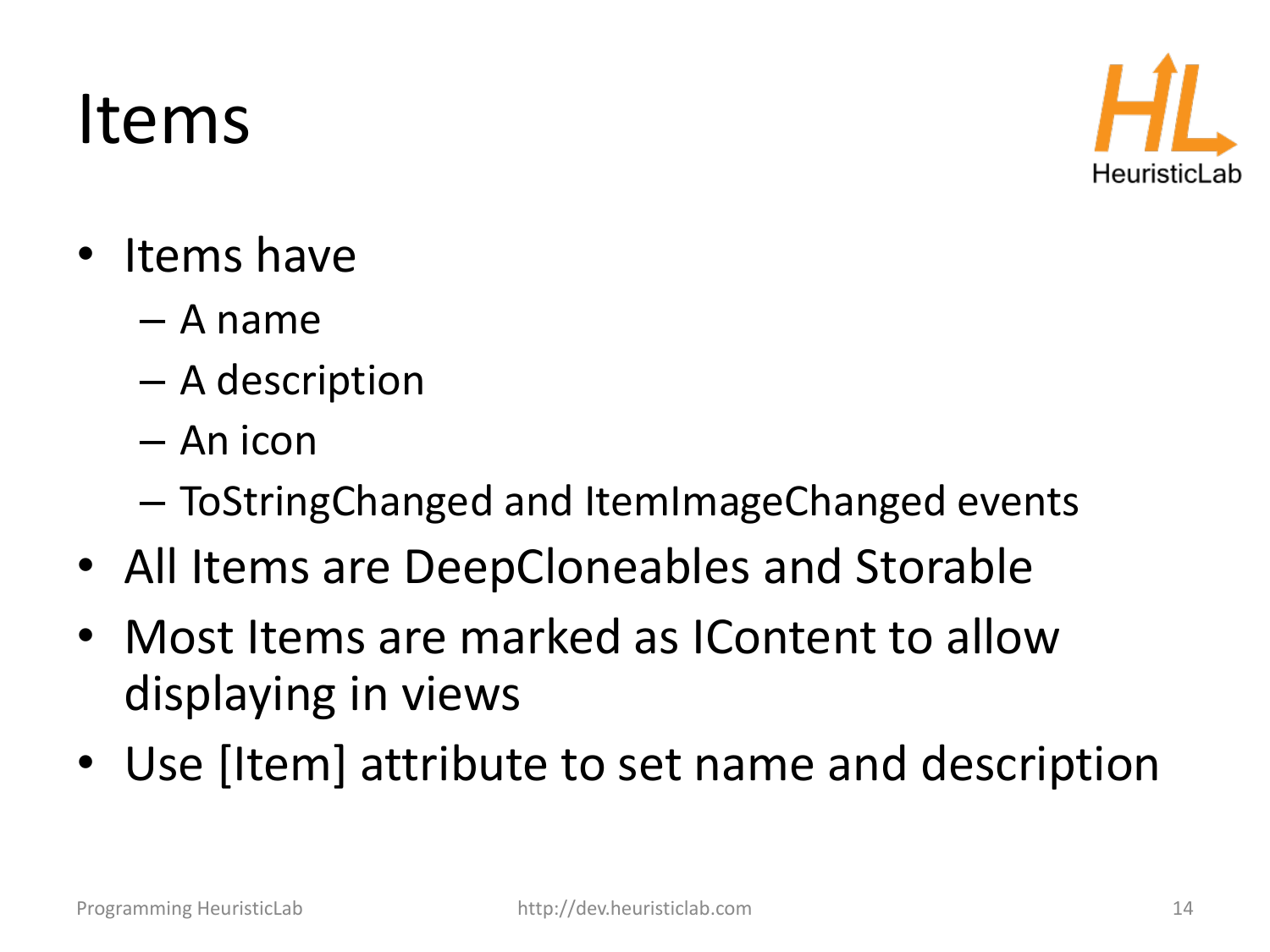#### Items



```
[Item("Log", "A log for logging string messages.")]
StorableClass
public class Log : Item, ILog, IStorableContent {
 public string Filename { get; set; }
```
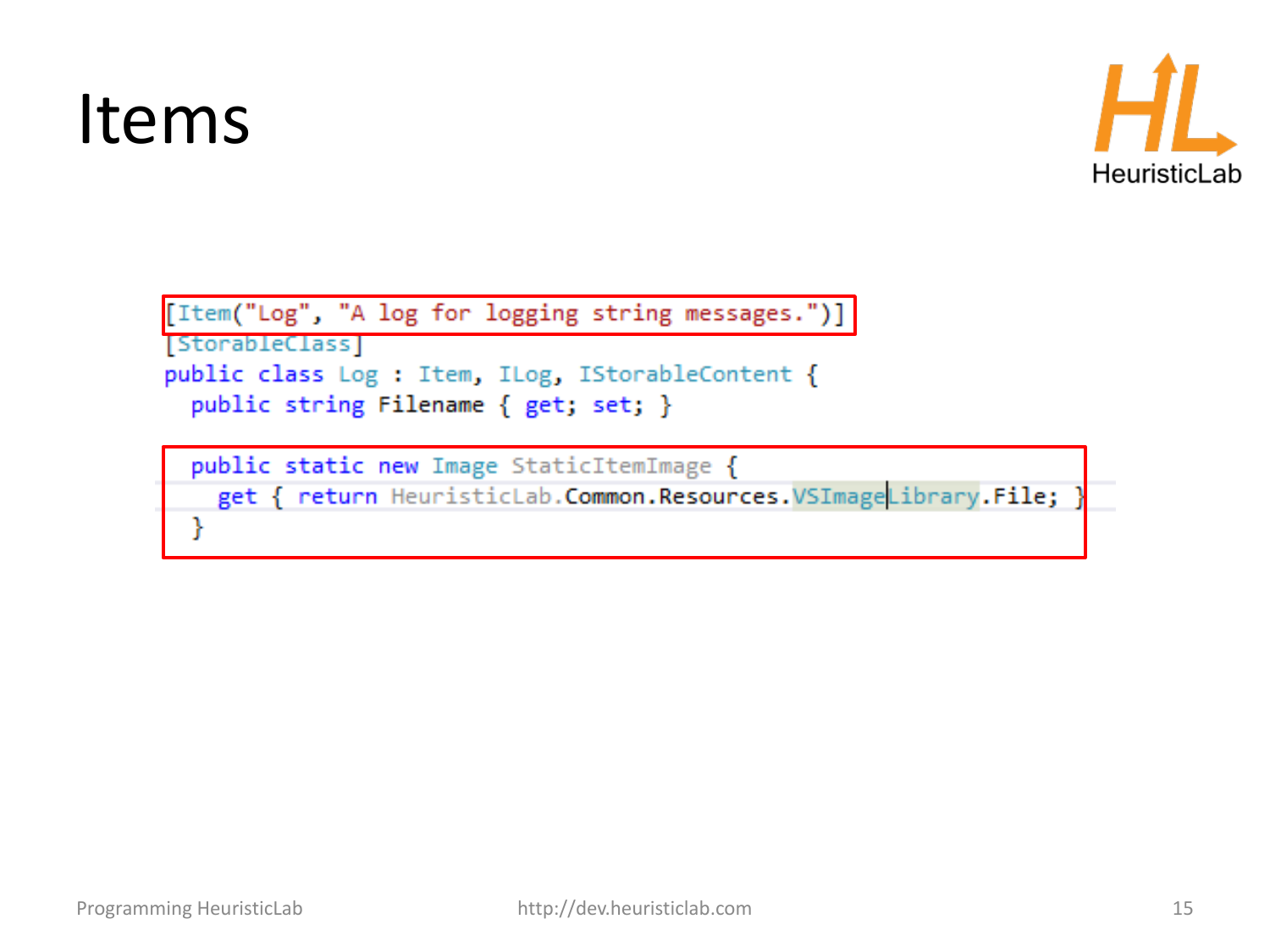# HL Data Types



- Located in HeuristicLab.Data (and corresponding views in Data.Views)
- Wrap standard .NET data types and provide functionality necessary for UIs:
	- ValueChanged Event
	- Parsing of strings
	- Validation
- DataTypes include
	- IntValue, DoubleValue, PercentValue, StringValue,…
	- Ranges, Arrays, Matrices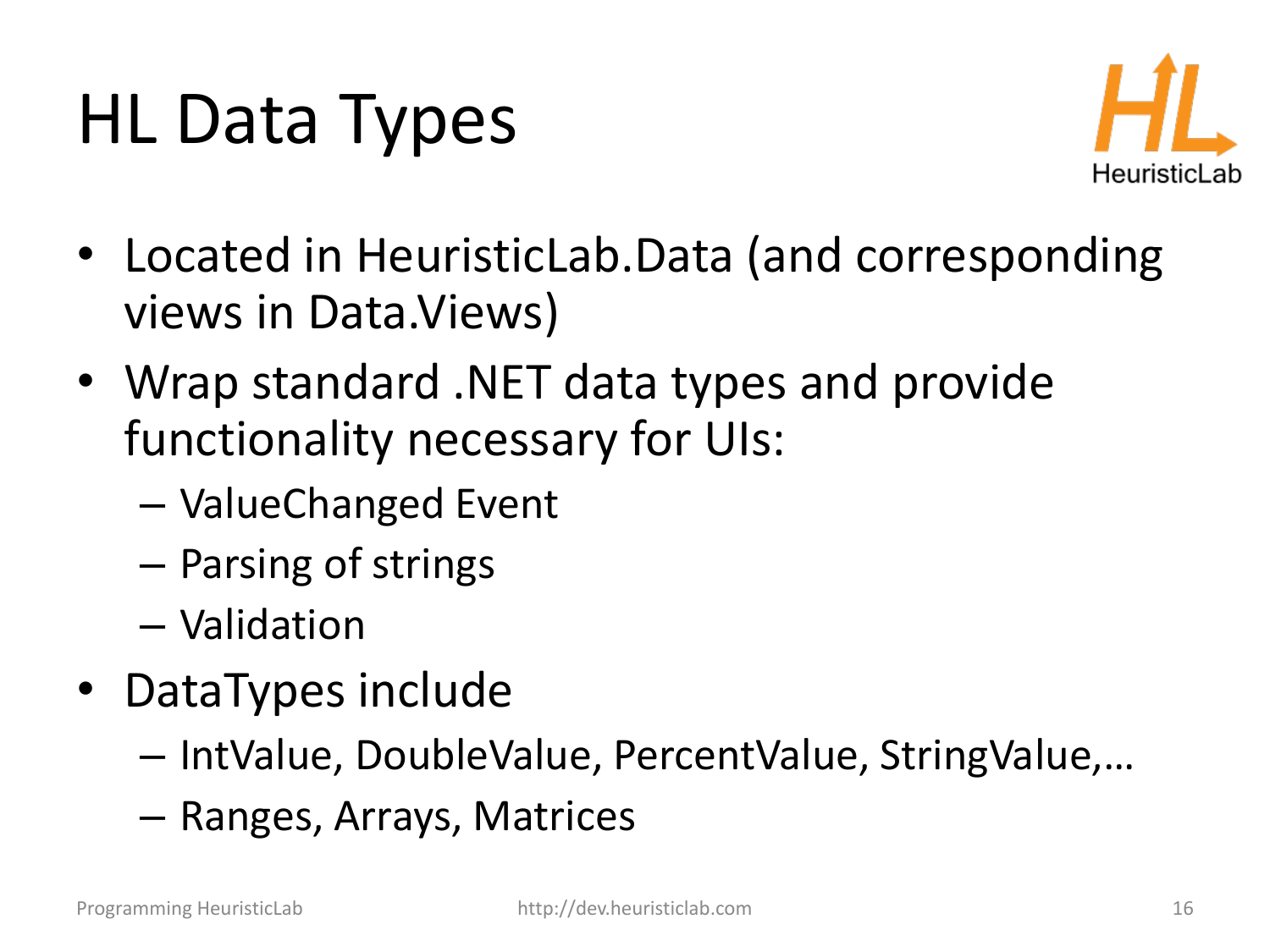# Collections



- Located in HeuristicLab.Collections/Core (and Core.Views for the corresponding views)
- Same as with data types, provide UI friendly wrappers for .NET collections (e.g. additional events)
- There are Lists, Arrays, Sets, Dictionaries and read-only collections
- Most are designed for Items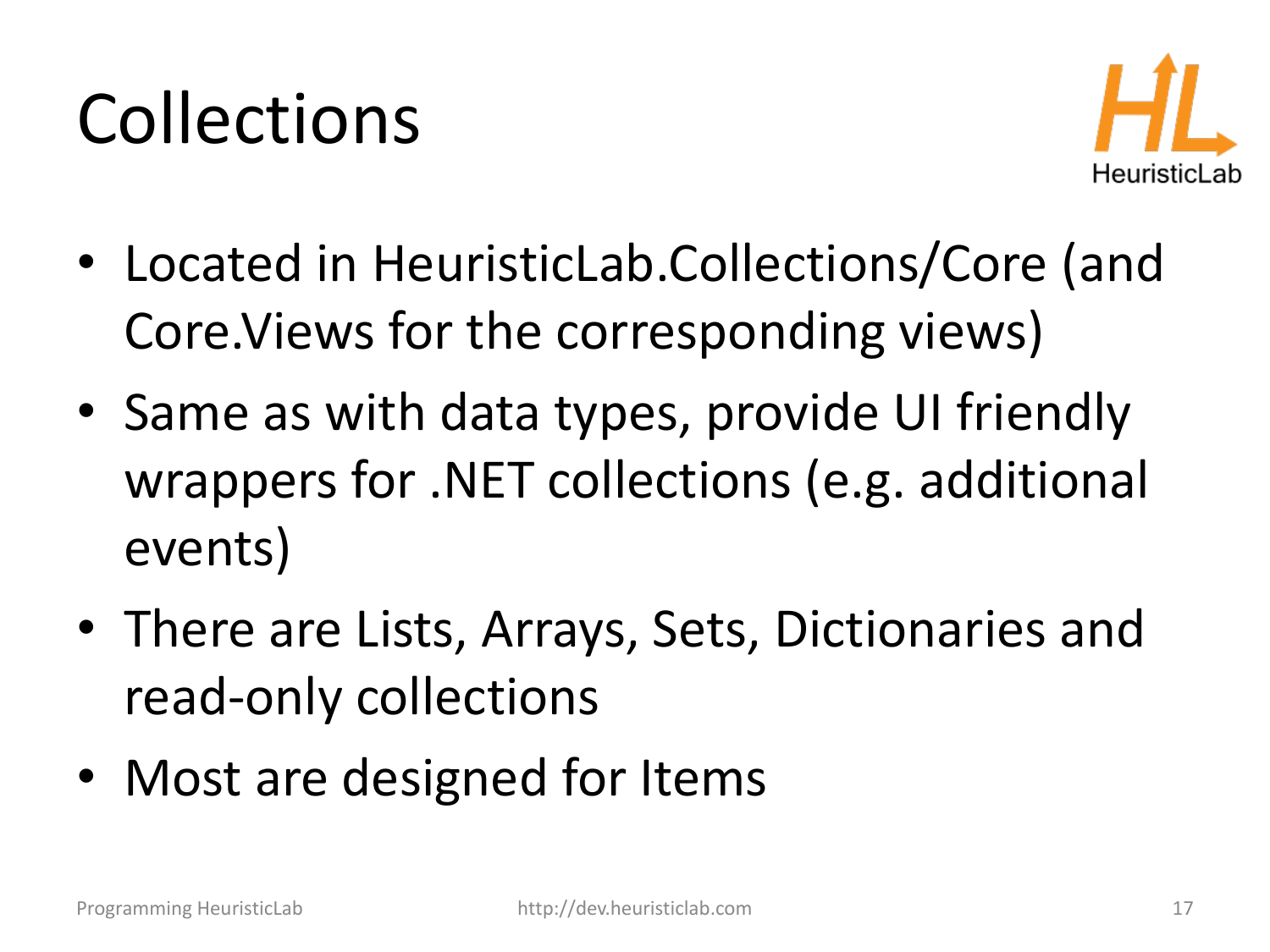### Content and Views



- HL provides views for all data types, collections and much more (including input validation and updates)
- Views display (and manipulate) Content
- Use [Content] attribute to define the type of Content a view can display
- Inherit UserControl from AsynchronousContentView or ItemView
- Content is set by HeuristicLab or manually
- React on events (e.g. OnContentChanged, (De)RegisterContentEvents, …)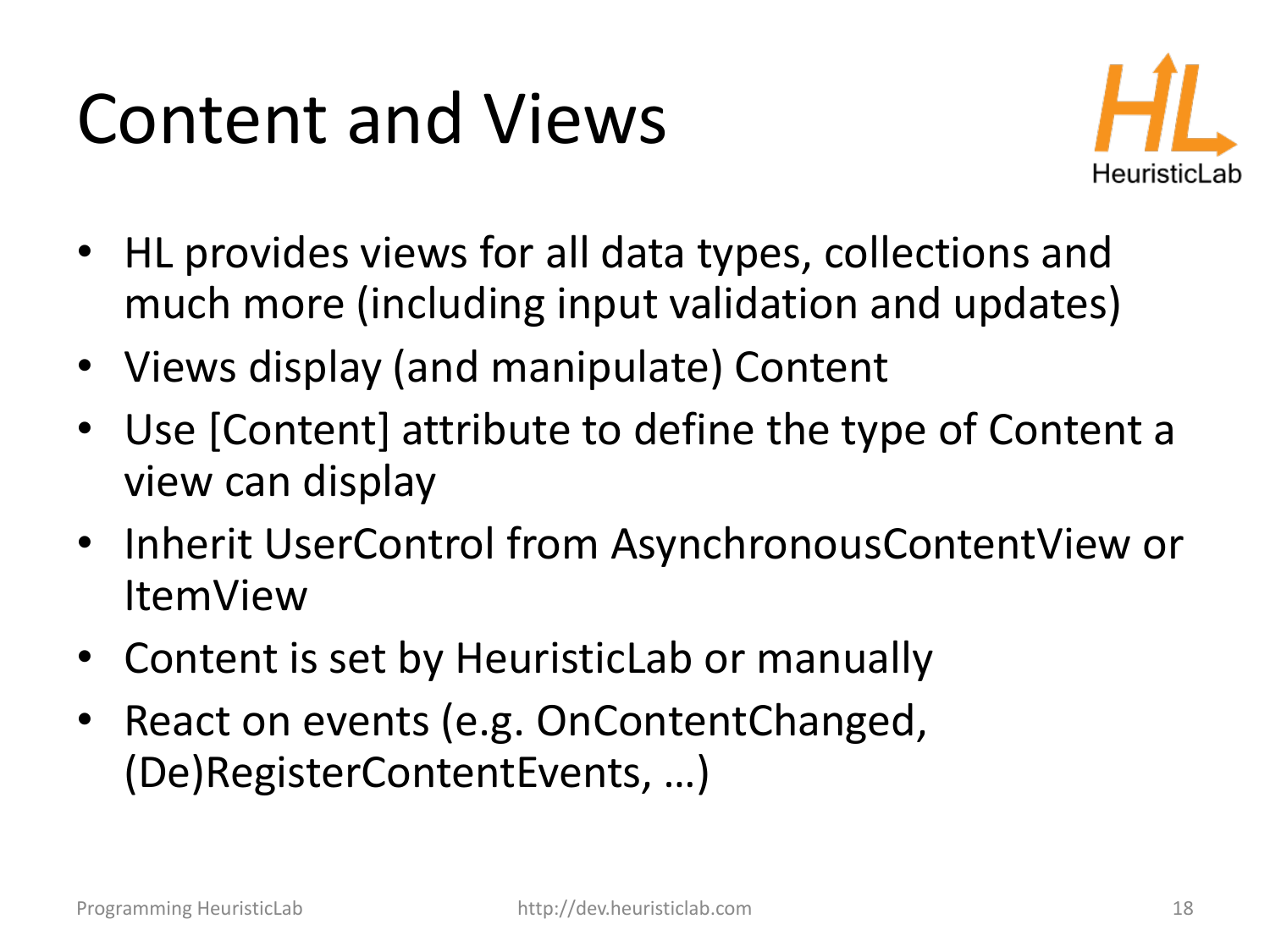## Content and Views



```
[View("Log View")]
[Content(typeof(Log), true)]
                                                           Defines what Content can 
[Content(typeof(ILog), false)]
public partial class LogView : ItemView {
                                                          be displayed with this viewpublic new ILog Content {
   get { return (ILog)base.Content;
    set { baseContent = value; }
  protected override void DeregisterContentEvents() {
   Content. Cleared -= new EventHandler(Content Cleared);
   Content.MessageAdded -= new EventHandler<EventArgs<string>>(Content MessageAdded);
    base.DeregisterContentEvents();
  protected override void RegisterContentEvents()
    base.RegisterContentEvents();
   Content. Cleared += new EventHandler(Content Cleared);
   Content.MessageAdded += new EventHandler<EventArgs<string>>(Content MessageAdded);
  ł
  protected override void OnContentChanged() {
    base. OnContentChange();
   logTextBox.Clear();
   if (Content == null) {
      logTextBox.Enabled = false;
   \} else \{logTextBox.Enabeled = true;if (Content.Messages.FirstOrDefault() != null)
        logTextBox.Text = string.Join(Environment.NewLine, Content.Messages.ToArray());
    ŀ
```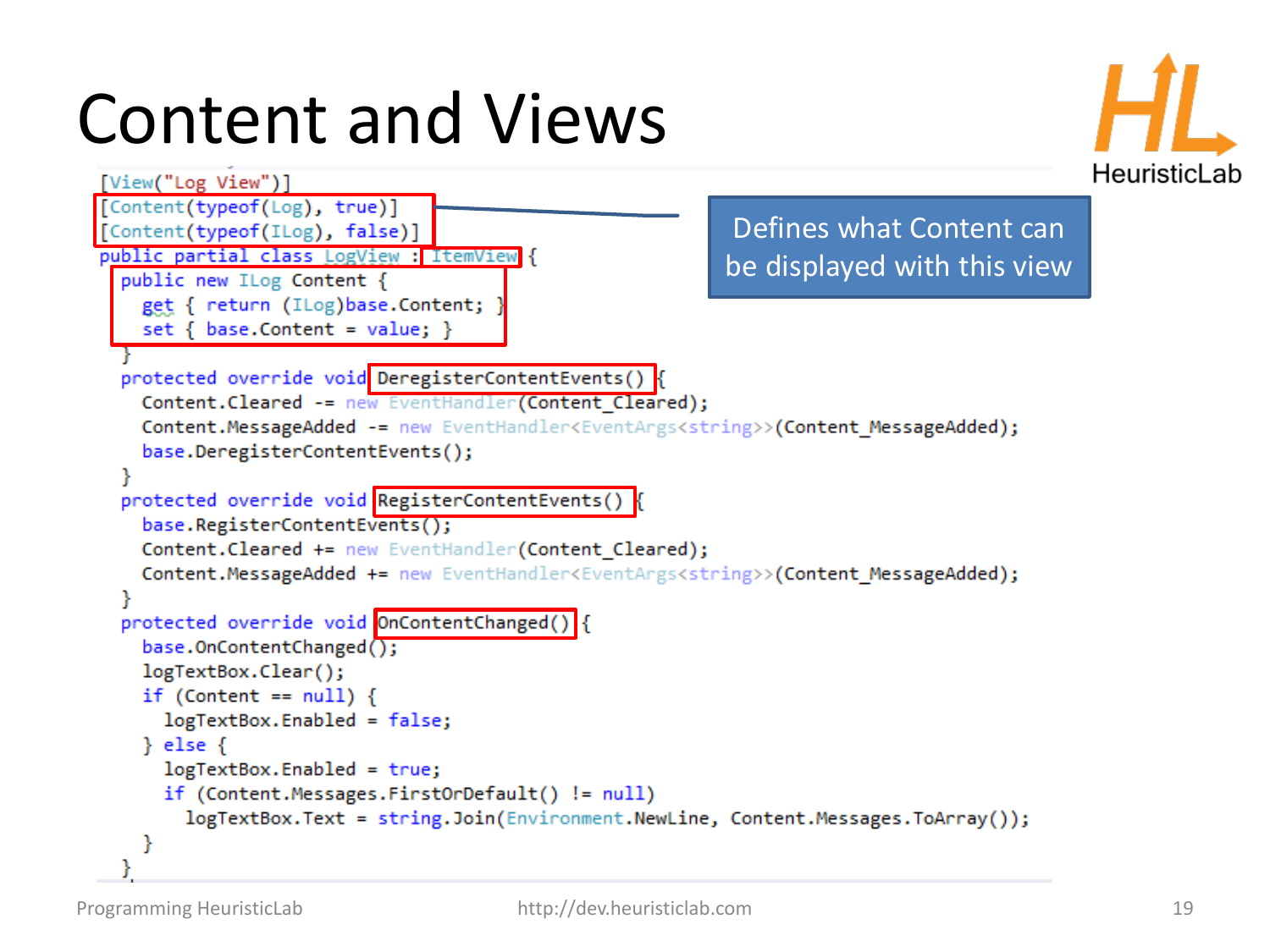# Displaying Content



- Manually:
	- $-$  Log log = new Log();
	- LogView logview = new LogView();
	- logview.Content = log;
- In an own tab using discovery:
	- MainFormManager.MainForm.ShowContent(log);
- Using a ViewHost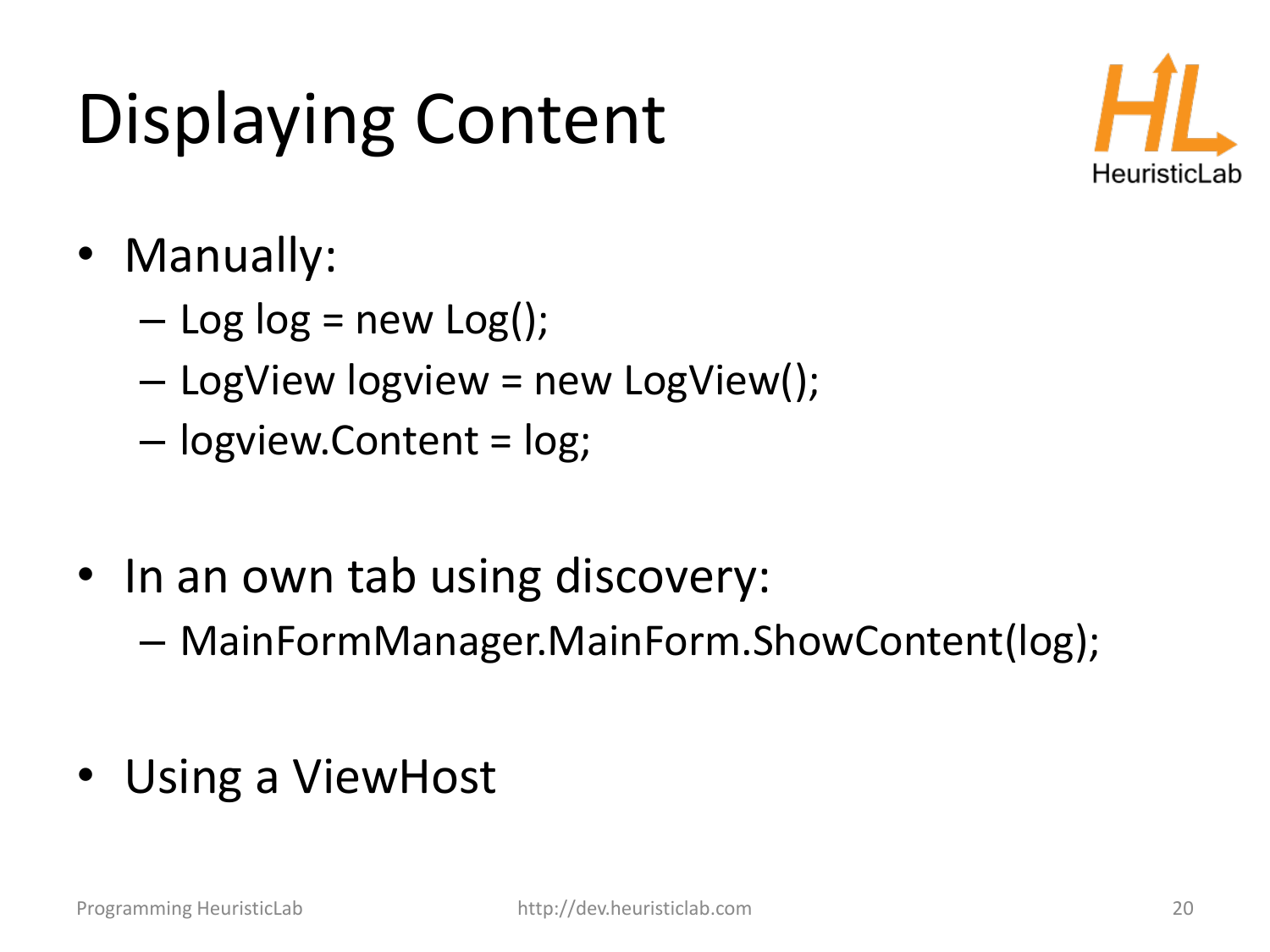#### ViewHost



- ViewHost is a special ContentView that changes it's appearance based on the type of Content
- [Content] attribute marks a view for a certain content type
- ViewHost looks up the view based on the Content type and uses it to display the Content
- Useful for views that can contain different Content types or collection views